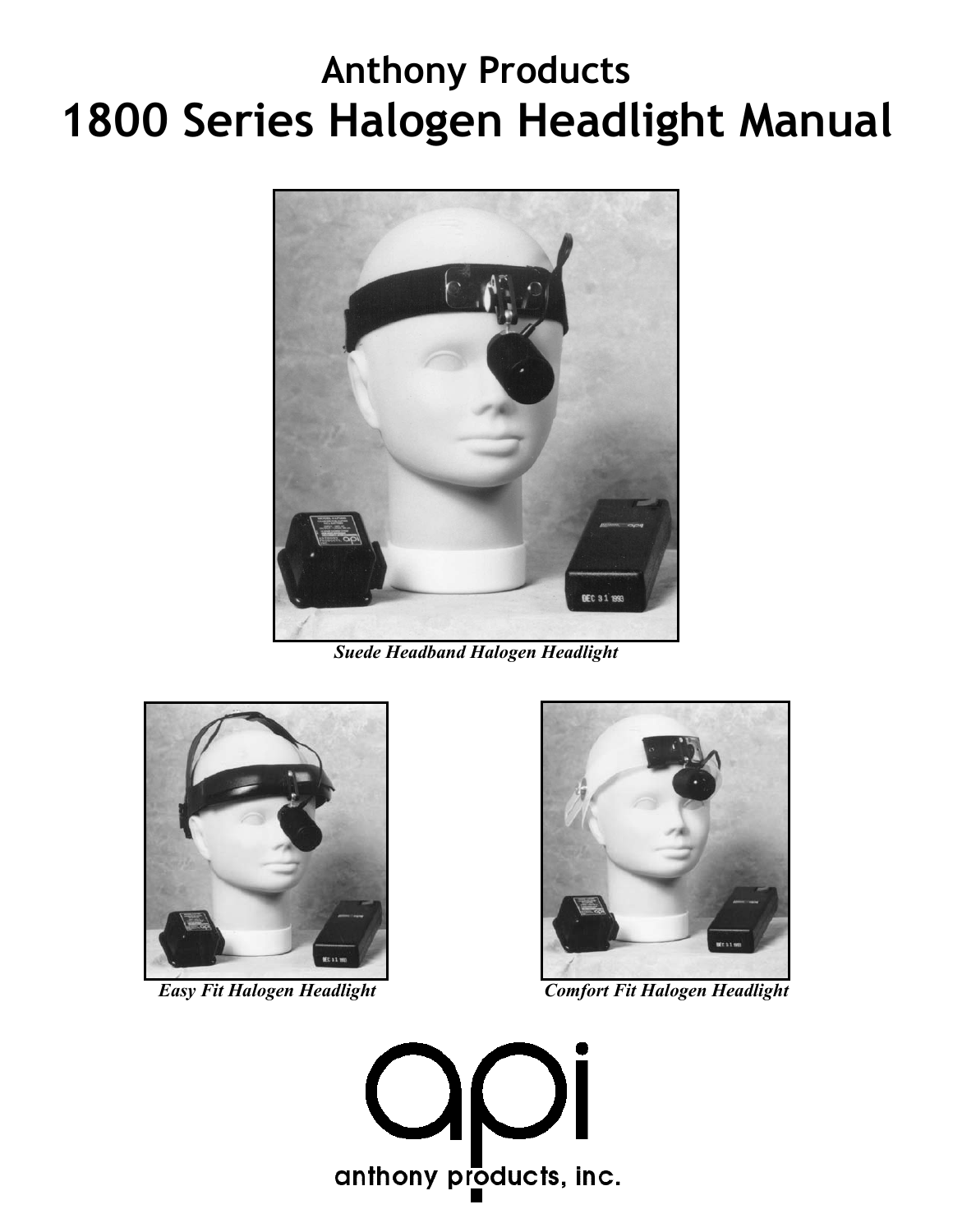## **UNIVERSAL HEADSET ADJUSTMENT INSTRUCTIONS**

#### **Adjusting the Headband (figure 1-1)**

The headlights adjust to fit almost any headsize using the rotating knob on the back of the headband. The Easy Fit Headlight also contains an adjustable tab on the top headband to insure a secure and comfortable fit. The Suede Headbands are adjusted using the velcro closure in the back. The Comfort Fit Headlight has a rotating knob that can be located to different slots on the headband.



## **HEADLIGHT SET-UP**

#### **Attaching the Headlight Module to the Headband (figure 2-1)**

The headlight module is connected to the headband via a coupling. Loosen one the couplings, but do not remove it from the screw. Place the ball joint of the headband and the ball joint of the headlight into the openings on the coupling. Hold the coupling in place and position the other end of the coupling over each of the ball joints. Tighten screw until both ball joints are secure between the couplings.



**Rotating Knob**

- One transformer/battery pack connector secured to headset
- One foam pad (AP1850E headband only)
- Adjustable tab (AP1850E only)
- Adjustable knob (AP1850E only)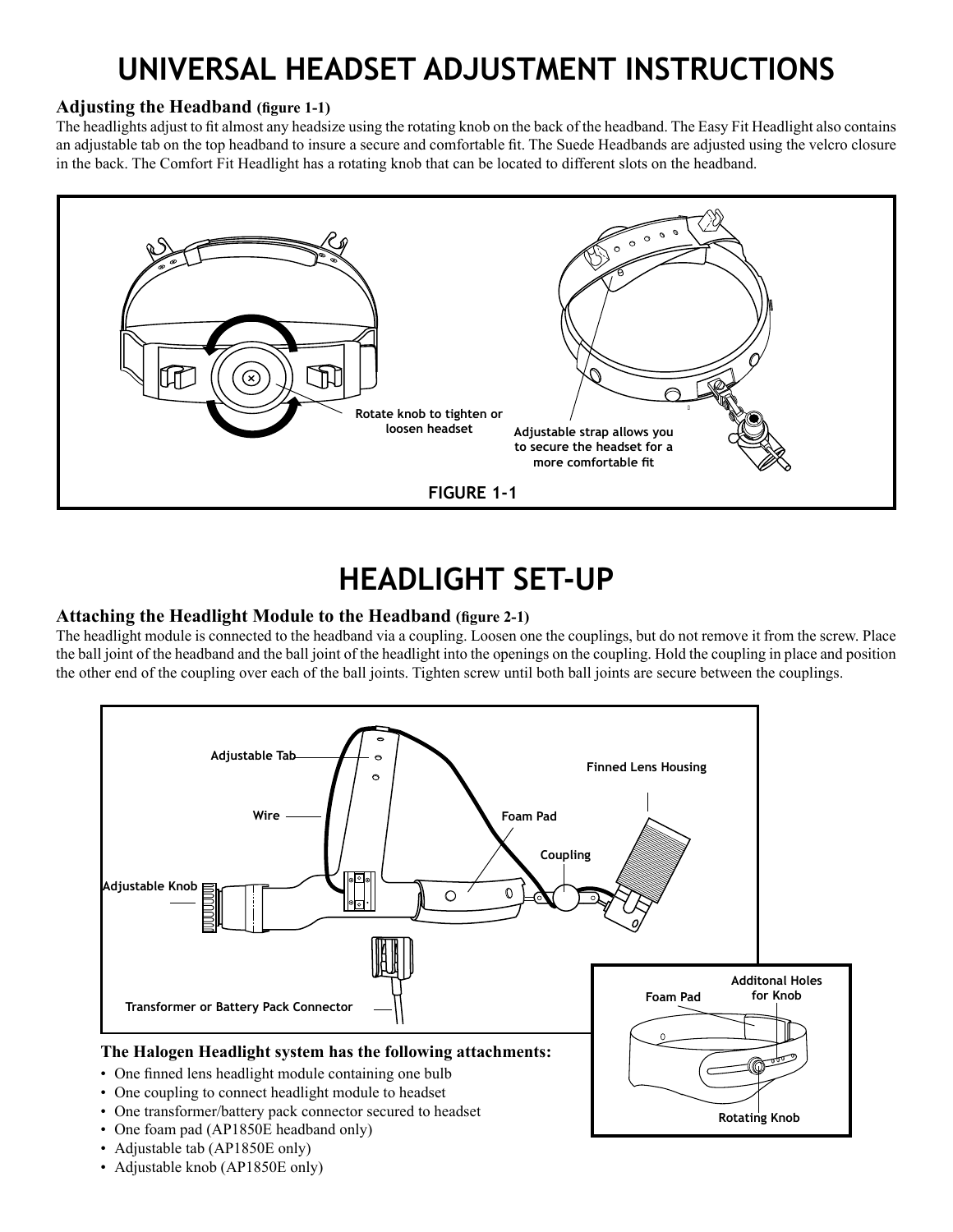#### **Fine Tuning the Lamp Position**

To produce the most uniform light spot, it is often necessary to position the lamp at the proper height in relation to the lens.

- **1.** Make sure headlight is connected to the headband.
- **2.** At the approximate working distance you use the headlight, slide the finned lens housing all the way on to produce a large spot.
- **3.** If the center of the large spot has a white image of the filament, the lamp needs to be pulled slightly out of the contacts. Usually .5mm is a sufficient change in position. Use care not to touch.

#### **Changing the Size of the Spot (figure 2-2)**

The projected spot size is easily and instantly changeable while wearing the headlight. The finned lens housing slides back and forth on the lamp socket assembly. Sliding the finned lens housing out (away from your forehead) projects the small spot. As you slide the finned lens housing in (towards your forehead) the projected spot will become larger.

#### **Changing the Headlight Lamp (figure 2-3)**

- **1.** To guard against injury, wear protective eyeglasses when handling lamp.
- **2.** Allow sufficient time for illuminator to cool before changing lamp.
- **3.** To access lamp, remove finned lens housing by sliding it forward past detent.
- **4.** Using a piece of cloth between your thumb and index finger, grasp the lamp and pull straight out of the lamp holder. The lamp base has two pins and is pressed into gold plated steel contacts.
- **5.** Discard the old lamp carefully. There is an internal pressure which could explode the lamp and spray glass. Use care to avoid this from happening.
- **6.** Install new lamp by carefully lining the pins of the lamp with the contacts in the lamp holder.
- **A.** Use cloth between your fingers and lamp
- **B.** Press lamp straight into the lamp holder
- **C. DO NOT BEND LAMP PINS.** To do so will damage the lamp.
- **7.** Clean the lamp with a soft cloth and alcohol, if necessary, prior to replacing the finned lens housing.
- **8.** Do not illuminate lamp without the finned lens housing in place.

### **TRANSFORMER & BATTERY INSTRUCTIONS**

#### **Transformer (figure 2-4)**

The Power Supply Transformer plugs into any standard 120v 60Hz three-prong outlet. The female connect on the transformer attaches to the male counterpart on the headset. Push halfway together for **OFF** and completely together for **ON**. Pull switch apart to completely disconnect. Transformer may be left plugged in all the time. Additional transformers can be purchased for each room so you can easily move room-to-room with just the headlight.

#### **Rechargeable Battery Pack (figure 2-5)**

The female connector on the battery pack attaches to the male counterpart on the headset. **Press completely together**. Battery pack easily fits into a lab coat pocket or attaches to your belt using the integral clip. The red switch on the front of the battery pack turns the headlight on and off. The switch has been designed so it can be operated using your wrist thereby keeping the sterile field. To maintain your headlight from accidental damage, disconnect the battery pack **BEFORE** removing the headlight from your head.